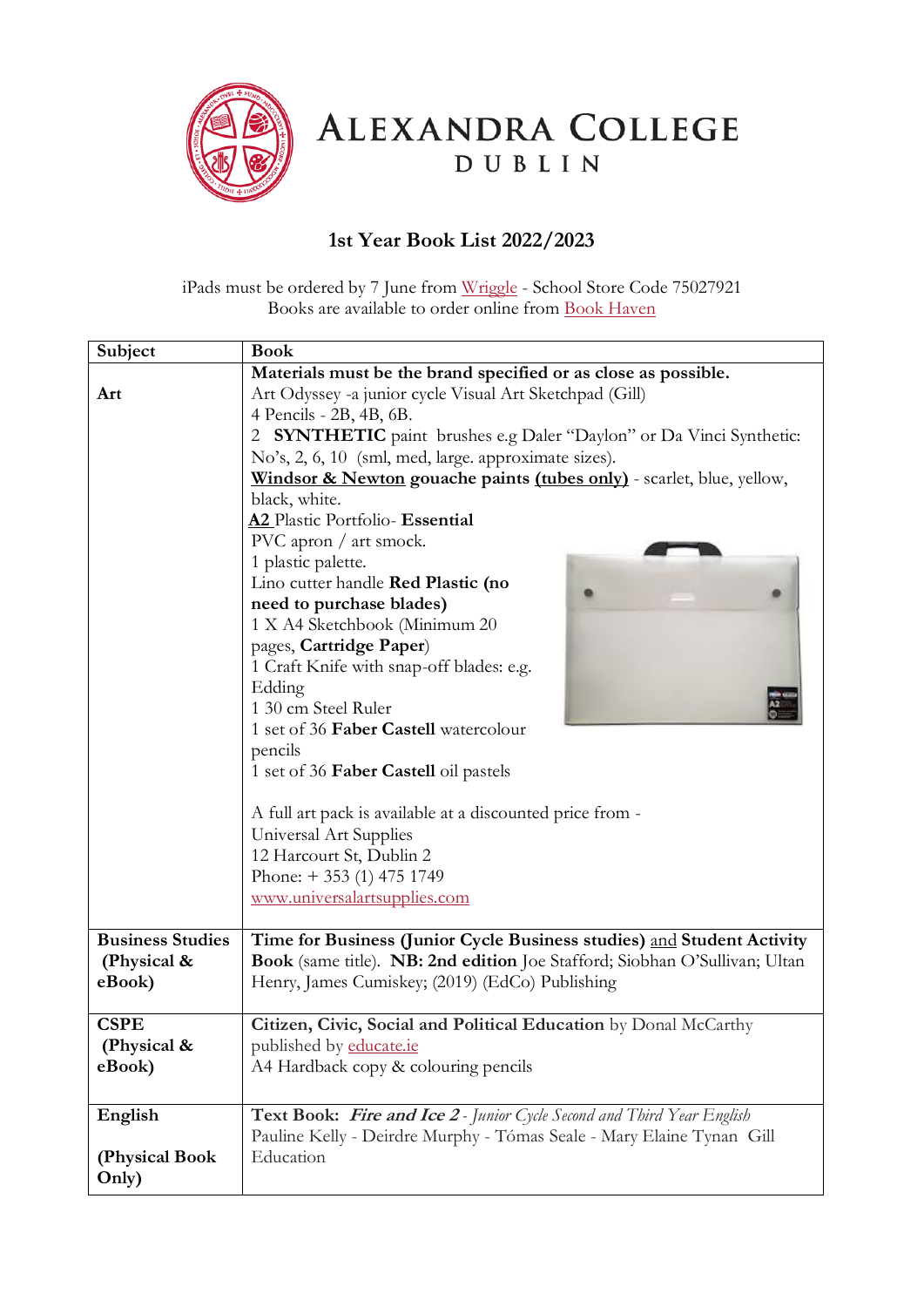|                        | Novels: Storm Catchers by Tim Bowler                                        |
|------------------------|-----------------------------------------------------------------------------|
|                        | Animal Farm by George Orwell                                                |
|                        |                                                                             |
|                        |                                                                             |
|                        | <b>Pocket Dictionary and Thesaurus</b>                                      |
|                        |                                                                             |
|                        | Other Materials: 2 A4 hardback copies; 1 A4 ring-binder with poly-pockets   |
|                        | and dividers; 2 refill pads                                                 |
|                        |                                                                             |
| French                 | Ça Roule 1 (Edco) (Text Book)                                               |
|                        |                                                                             |
| Geography              | New Geography in Action, (Educate.ie) Lenihan & O'Brien Junior Cycle        |
|                        |                                                                             |
| (Physical &            | Geography. 'New Geography in Action Activity Book/Portfolio                 |
| eBook)                 |                                                                             |
|                        | A4 Hardback Notebook & Colouring pencils & 30cm Ruler                       |
|                        |                                                                             |
|                        |                                                                             |
| German                 | Alles Klar (educate.ie) (Text Book)                                         |
|                        |                                                                             |
|                        | Legacy, Junior Cycle History                                                |
| <b>History</b>         | <b>Publisher Folens</b>                                                     |
|                        |                                                                             |
|                        |                                                                             |
|                        | <b>Legacy Skills Book</b>                                                   |
|                        | <b>Publisher Folens</b>                                                     |
|                        |                                                                             |
|                        |                                                                             |
|                        |                                                                             |
| Italian                | Espresso Ragazzi 1 Almaedizioni, the best way to buy it is from the         |
|                        | publisher website: Espresso ragazzi 1 - Corsi di italiano - Alma Edizioni   |
|                        |                                                                             |
|                        |                                                                             |
|                        |                                                                             |
|                        | Skills for Life by Carmel Enright & Maureen Flynn (Folens)                  |
| Home                   | Textbook & Workbook.                                                        |
| Economics              | White Coat or Apron Essential                                               |
| (Physical &            | Tupperware container for cookery.                                           |
| eBook)                 | *Sewing Requirements:                                                       |
|                        | Large Sewing box/basket/Tupperware Container. Box of dressmaker's pins &    |
|                        | pin cushion. Tape measure. Sharp scissors. Crewel needles for embroidery.   |
|                        | Tacking thread. Bobbin for Singer sewing machine (Plastic). Tailor's chalk. |
|                        |                                                                             |
| Gaeilge/Irish          | Turas 1 Second Edition(Educate.ie)                                          |
|                        | Hard copy of Textbook and Activity book.                                    |
|                        |                                                                             |
|                        | A4 Envelope plastic folder                                                  |
|                        | A4 Hardback Notebook & Colouring pencils & 30cm Ruler                       |
|                        |                                                                             |
| <b>Classics (Greek</b> | Please obtain hard copies of all textbooks:                                 |
| & Roman                | 'Cambridge Latin Course, Book I' (Publishers: Cambridge University          |
| Civilisation with      | Press)                                                                      |
| Latin)                 | 'D'Aulaires' Book of Greek Myths' by Ingri & Edgar Parin d'Aulaire          |
|                        | (Doubleday Books 1962)                                                      |